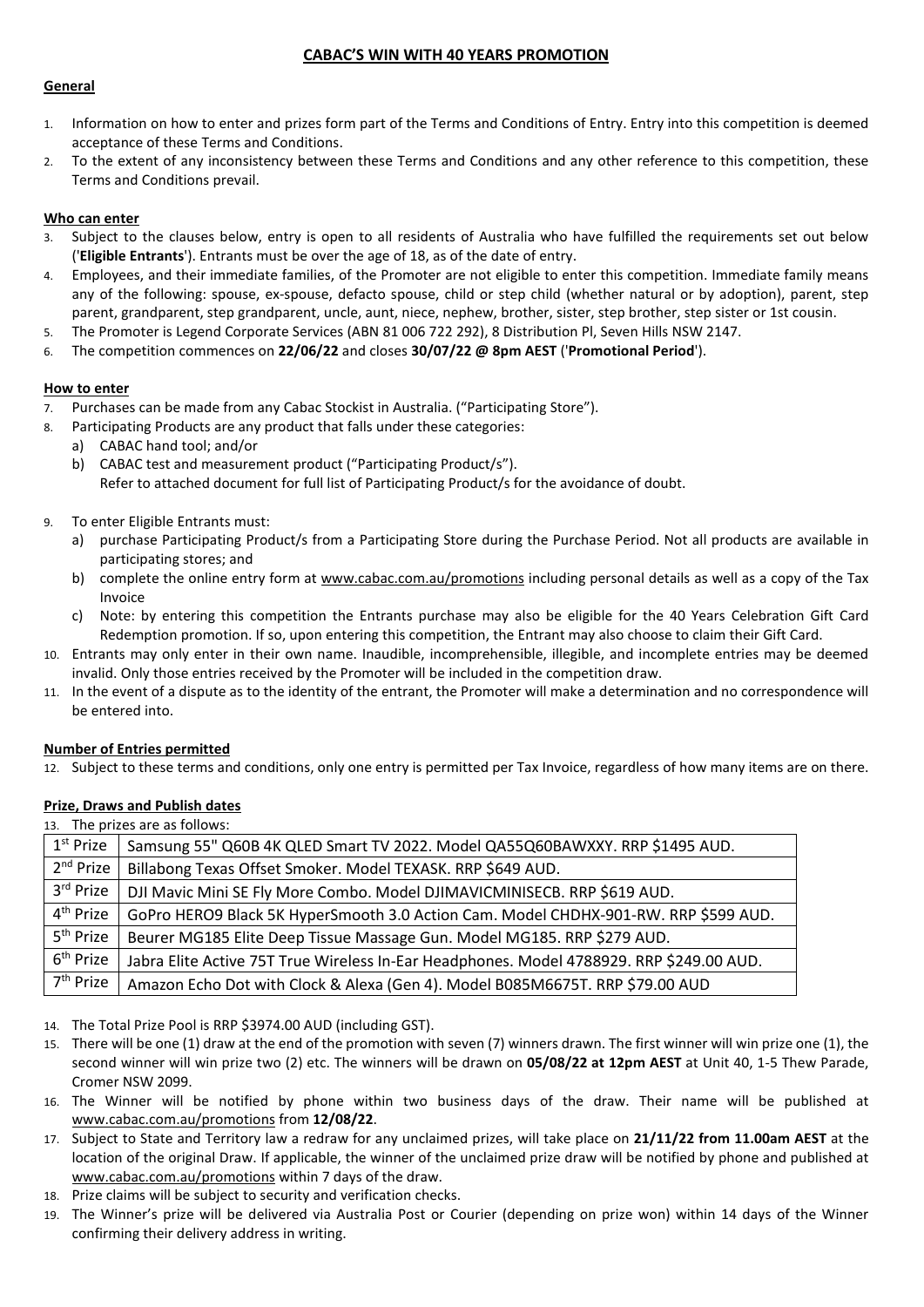- 20. Prize values are based upon the recommended retail prices at the time of printing (inclusive of GST). The Promoter accepts no responsibility for change in prize value between now and the ultimate prize redemption date. If the prize is unavailable, for whatever reason, the Promoter reserves the right to substitute the prize for a prize of equal or greater value, subject to State and Territory legislation. Cash will not necessarily be awarded as a substitute. It is a condition of accepting the prize that the winner must comply with all the conditions of use of the prize and prize supplier's requirements. The prize must be taken as stated and no compensation will be payable if a winner is unable to use the prize as stated. The Winner is responsible for any fees associated with owning and maintaining the prize. Prize is non-transferable, cannot be exchanged for any other prize, and cannot be exchanged for cash.
- 21. The warranty on the goods and services obtained as a result of this promotion remains the sole responsibility of the manufacturer/supplier of the prize. The Promoter will not be responsible for any malfunction, fault, technical or design error or any other breakdown concerning the Prize whatsoever. The Winner undertakes to liaise directly with the providers of the Prize in respect of any manufacturer's warranties and/or guarantees and hereby release the Promoter from any liability whatsoever in respect thereto. For clarity, the Winner waives all of its rights to make any claim against the Promoter in relation to any aspect of the Prize and Warranty whatsoever.

# **Further Terms and Conditions**

- 22. Any entrant found to have used a third party (including online competition entry site) to enter on their behalf will have all entries invalidated and any claim they have to any prize will be invalidated. If such an entrant is awarded a prize and then found to have breached this clause, the entrant must immediately return any prize awarded. The Promoter has sole discretion to determine if this clause has been breached by any entrant. The Promoter reserves the right to request whatever documentation it deems necessary to confirm if the entrant has breached this clause. An entrant must provide any requested documentation to the Promoter upon request. The Promoter reserves the right to disqualify any entrant who provides false information or who seeks to gain an unfair advantage or to manipulate this competition.
- 23. Any entrant found to be entering incorrect contact details, including incorrect email contact details, will have all entries invalidated and any claim to any prize will be invalidated. If such an entrant is awarded a prize and then found to have breached this clause, the entrant must immediately return any prize awarded. The Promoter has sole discretion to determine if this clause has been breached by any entrant. The Promoter reserves the right to request whatever documentation it deems necessary to confirm if the entrant has breached this clause. An entrant must provide any requested documentation to the Promoter upon request.
- 24. The Promoter reserves the right to request winners to sign a winner's deed of release (and indemnification) or any other relevant forms or agreements that the Promoter deems necessary, to provide proof of identity, proof of age, proof of residency at the nominated prize delivery address and/or proof of entry validity (including phone bill) in order to claim a prize. Proof of identification, residency, age and entry considered suitable for verification is at the discretion of the Promoter. In the event that a winner cannot provide suitable proof, the winner will forfeit the prize in whole and no substitute will be offered.
- 25. The Promoter reserves the right to conduct a redraw in the event that an entrant, claiming to be a winner, is unable to satisfy these Terms and Conditions or has breached these Terms and Conditions.
- 26. The Promoter's decision in relation to any aspect of the competition is subject to State and Territory legislation but also final and binding on each person who enters. No correspondence will be entered into. No responsibility is accepted for late, lost or misdirected entries. Prizes are subject to availability, not transferable or exchangeable and, with the exception of cash prizes, cannot be taken as cash.

### **Privacy Collection statement**

27. The Promoter and its related entities collect entrants' personal information for the purpose of conducting and promoting this competition (including but not limited to determining and notifying winners). The Promoter may disclose personal information collected to an agent who is engaged to conduct the competition draw and for prize fulfilment. The Promoter may also disclose personal information collected to Australian regulatory authorities, such as the regulators of trade promotions. The Promoter will otherwise handle your personal information in accordance with its Privacy Policy available on request. You may request access or to update your personal information or lodge a complaint by writing to The Privacy Officer, Legend Corporate Services (ABN 81 006 722 292), 8 Distribution Pl, Seven Hills NSW 2147.

#### **Copyright, Statutory guarantees, Waiver and liability**

- 28. All entries and any copyright subsisting in the entries become and remain the property of the Promoter who may publish or cause to be published any of the entries received.
- 29. In participating in the prizes, the winner/s agree to participate and co-operate as required in all editorial activities relating to the Competition, including but not limited to being interviewed and photographed. The winners (and their companions) agree to granting the Promoter a perpetual and non-exclusive licence to use such footage and photographs in all media worldwide, including online social networking sites, and the winners (and their companions) will not be entitled to any fee for such use.
- 30. Prize-winners are advised that tax implications may arise from their prize winnings and they should seek independent financial advice prior to acceptance of that prize.
- 31. The Promoter (subject to State and Territory legislation) reserves the right to amend, cancel or suspend this competition if an event beyond the control of the Promoter corrupts or affect the administration security, fairness, integrity or proper conduct of this competition. The Promoter will disqualify any individual who has tampered with the entry process or any other aspect of this competition. In particular, computer generated entries and the use "scripting" is not permitted and will not be accepted.